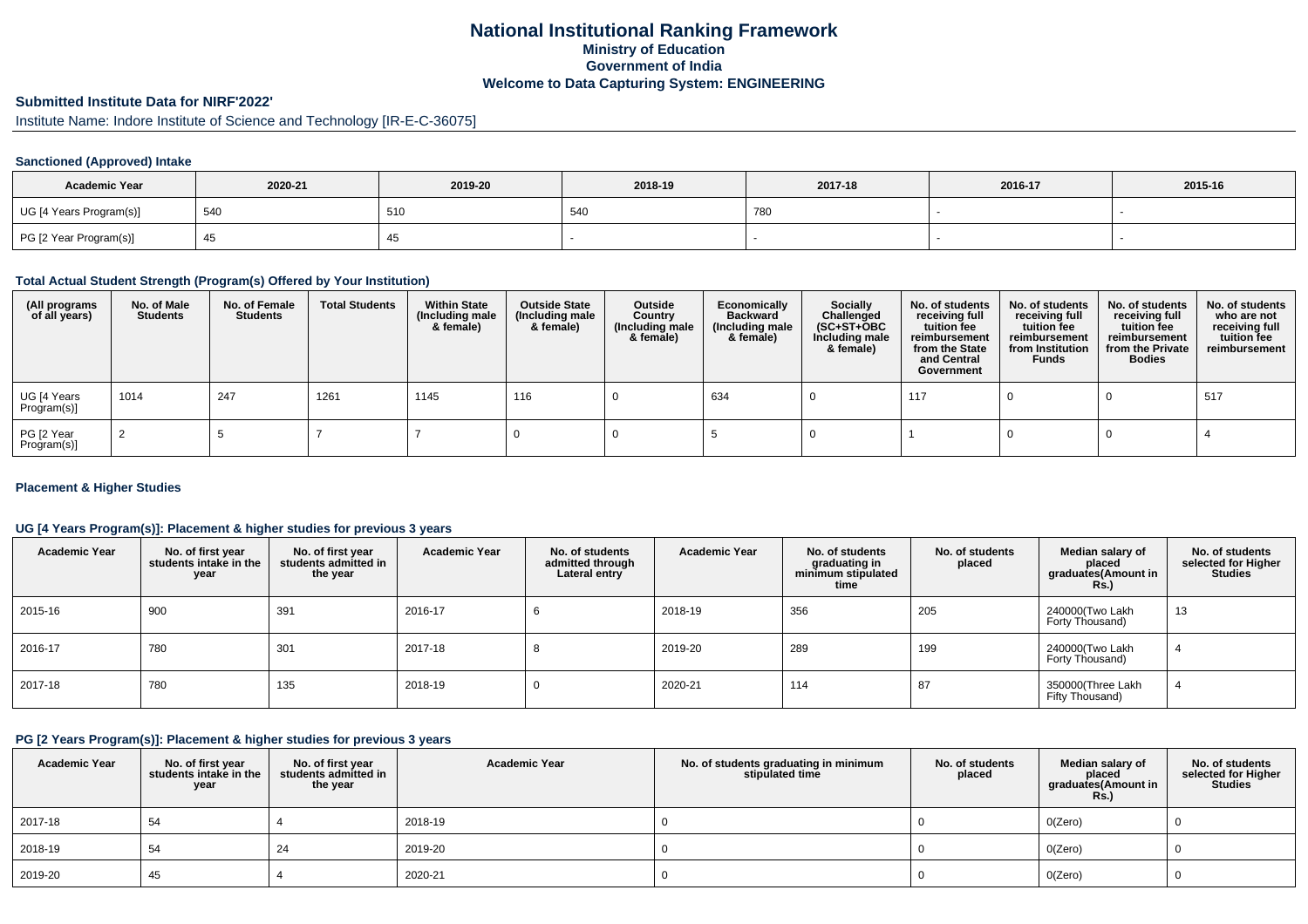#### **Ph.D Student Details**

| Ph.D (Student pursuing doctoral program till 2020-21 Students admitted in the academic year 2020-21 should not be entered here.) |         |         |         |  |  |  |  |
|----------------------------------------------------------------------------------------------------------------------------------|---------|---------|---------|--|--|--|--|
| <b>Total Students</b>                                                                                                            |         |         |         |  |  |  |  |
| Full Time<br>0                                                                                                                   |         |         |         |  |  |  |  |
| Part Time                                                                                                                        |         |         |         |  |  |  |  |
| No. of Ph.D students graduated (including Integrated Ph.D)                                                                       |         |         |         |  |  |  |  |
|                                                                                                                                  | 2020-21 | 2019-20 | 2018-19 |  |  |  |  |
| Full Time                                                                                                                        |         |         |         |  |  |  |  |
| Part Time                                                                                                                        |         |         |         |  |  |  |  |

### **Financial Resources: Utilised Amount for the Capital expenditure for previous 3 years**

| <b>Academic Year</b>                                                                                                                                                                   | 2020-21                                                        | 2019-20                                                             | 2018-19                                                                 |  |  |  |  |  |  |
|----------------------------------------------------------------------------------------------------------------------------------------------------------------------------------------|----------------------------------------------------------------|---------------------------------------------------------------------|-------------------------------------------------------------------------|--|--|--|--|--|--|
|                                                                                                                                                                                        | <b>Utilised Amount</b>                                         | <b>Utilised Amount</b>                                              | <b>Utilised Amount</b>                                                  |  |  |  |  |  |  |
| Annual Capital Expenditure on Academic Activities and Resources (excluding expenditure on buildings)                                                                                   |                                                                |                                                                     |                                                                         |  |  |  |  |  |  |
| Library (Books, Journals and e-Resources only)                                                                                                                                         | 300199 (Three Lakh One Hundred Ninety Nine)                    | 14455 (Fourteen Thousand Four Hundred Fifty Five)                   | 290906 (Two Lakh Ninety Thousand Nine Hundred Six)                      |  |  |  |  |  |  |
| New Equipment and software for Laboratories                                                                                                                                            | 19995 (Nineteen Thousand Nine Hundred Ninety Five)             | 383500 (Three Lakh Eighty Three Thousand Five Hundred)              | 1196828 (Eleven Lakh Ninety Six Thousand Eight Hundred<br>Twenty Eight) |  |  |  |  |  |  |
| <b>Engineering Workshops</b>                                                                                                                                                           | 0 (Zero)                                                       | 139618 (One Lakh Thirty Nine Thousand Six Hundred<br>Eighteen )     | 0 (Zero)                                                                |  |  |  |  |  |  |
| Other expenditure on creation of Capital Assets (For setting up classrooms, seminar hall, conference hall, library, Lab, Engg<br>workshops excluding expenditure on Land and Building) | 7188937 (One Lakh Thirty Nine Thousand Six Hundred<br>Eighteen | 234734 (Two Lakh Thirty Four Thousand Seven Hundred<br>Thirty Four) | 0 (Zero)                                                                |  |  |  |  |  |  |

### **Financial Resources: Utilised Amount for the Operational expenditure for previous 3 years**

| <b>Academic Year</b>                                                                                                                                                                            | 2020-21                                                                           | 2019-20                                                                            | 2018-19                                                                             |  |  |  |  |  |  |
|-------------------------------------------------------------------------------------------------------------------------------------------------------------------------------------------------|-----------------------------------------------------------------------------------|------------------------------------------------------------------------------------|-------------------------------------------------------------------------------------|--|--|--|--|--|--|
|                                                                                                                                                                                                 | <b>Utilised Amount</b>                                                            | <b>Utilised Amount</b>                                                             | <b>Utilised Amount</b>                                                              |  |  |  |  |  |  |
| <b>Annual Operational Expenditure</b>                                                                                                                                                           |                                                                                   |                                                                                    |                                                                                     |  |  |  |  |  |  |
| Salaries (Teaching and Non Teaching staff)                                                                                                                                                      | 45699515 (Four Crore Fifty Six Lakh Ninety Nine Thousand<br>Five Hundred Fifteen) | 58245660 (Five Crore Eighty Two Lakh Forty Five Thousand<br>Six Hundred Sixty)     | 55098525 (Five Crore Fifty Lakh Ninety Eight Thousand Five<br>Hundred Twenty Five ) |  |  |  |  |  |  |
| Maintenance of Academic Infrastructure or consumables and<br>other running expenditures (excluding maintenance of hostels<br>and allied services, rent of the building, depreciation cost, etc) | 903351 (Nine Lakh Three Thousand Three Hundred Fifty One)                         | 16142982 (One Crore Sixty One Lakh Forty Two Thousand<br>Nine Hundred Eighty Two ) | 2274238 (Twenty Two Lakh Seventy Four Thousand Two<br>Hundred Thirty Eight)         |  |  |  |  |  |  |
| Seminars/Conferences/Workshops                                                                                                                                                                  | 28038 (Twenty Eight Thousand Thirty Eight)                                        | 1516251 (Fifteen Lakh Sixteen Thousand Two Hundred Fifty<br>One)                   | 123823 (One Lakh Twenty Three Thousand Eight Hundred<br>Twenty Three)               |  |  |  |  |  |  |

**IPR**

| Calendar year            | 2020 | 2019 | 2018 |
|--------------------------|------|------|------|
| No. of Patents Published |      |      |      |
| No. of Patents Granted   |      |      |      |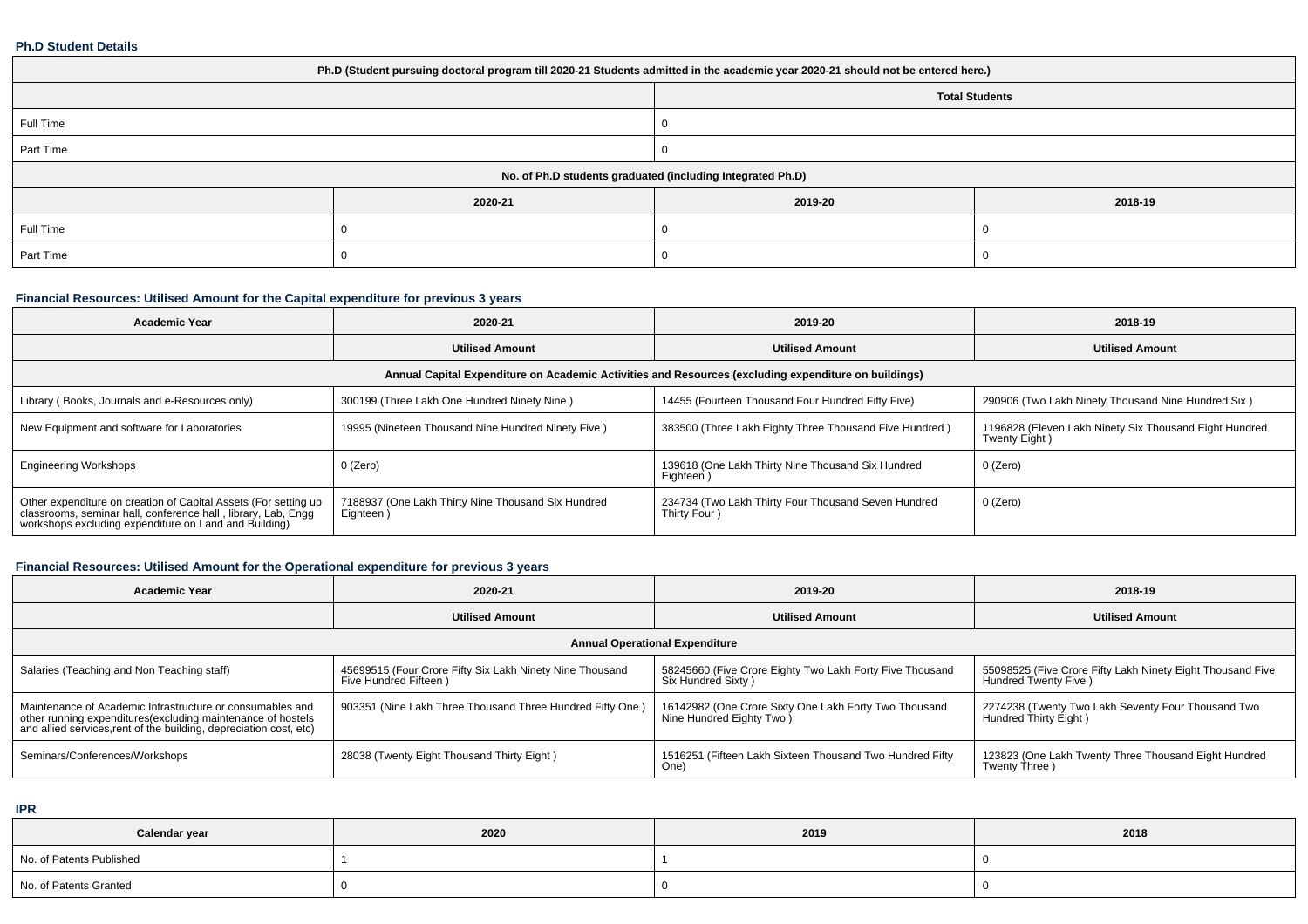### **Sponsored Research Details**

| <b>Financial Year</b>                    | 2020-21 | 2019-20 | 2018-19 |
|------------------------------------------|---------|---------|---------|
| Total no. of Sponsored Projects          |         |         |         |
| Total no. of Funding Agencies            |         |         |         |
| Total Amount Received (Amount in Rupees) |         |         |         |
| Amount Received in Words                 | Zero    | Zero    | Zero    |

### **Consultancy Project Details**

| <b>Financial Year</b>                    | 2020-21 | 2019-20 | 2018-19 |
|------------------------------------------|---------|---------|---------|
| Total no. of Consultancy Projects        |         |         |         |
| Total no. of Client Organizations        |         |         |         |
| Total Amount Received (Amount in Rupees) |         |         |         |
| Amount Received in Words                 | Zero    | Zero    | Zero    |

### **PCS Facilities: Facilities of physically challenged students**

| 1. Do your institution buildings have Lifts/Ramps?                                                                                                         | Yes, less than 40% of the buildings |
|------------------------------------------------------------------------------------------------------------------------------------------------------------|-------------------------------------|
| 2. Do your institution have provision for walking aids, including wheelchairs and transportation from one building to another for<br>handicapped students? | Yes                                 |
| 3. Do your institution buildings have specially designed toilets for handicapped students?                                                                 | Yes, less than 40% of the buildings |

### **Faculty Details**

| Srno           | Name                   | Age | Designation                | Gender | Qualification | <b>Experience (In</b><br>Months) | <b>Currently working</b><br>with institution? | <b>Joining Date</b> | <b>Leaving Date</b>      | <b>Association type</b> |
|----------------|------------------------|-----|----------------------------|--------|---------------|----------------------------------|-----------------------------------------------|---------------------|--------------------------|-------------------------|
|                | MR ANKIT JAIN          | 35  | <b>Assistant Professor</b> | Male   | M.E.          | 156                              | Yes                                           | 07-02-2009          | $\sim$                   | Regular                 |
| $\overline{2}$ | Dr Dheerendra<br>Singh | 39  | Associate Professor        | Male   | Ph.D          | 168                              | Yes                                           | 26-02-2020          | $\sim$                   | Regular                 |
| 3              | Mr Gopal Yadav         | 35  | <b>Assistant Professor</b> | Male   | M.Sc.         | 90                               | Yes                                           | 21-01-2020          | $\overline{\phantom{a}}$ | Adhoc / Contractual     |
| $\overline{4}$ | Dr Jyoti Gupta         | 34  | <b>Assistant Professor</b> | Female | Ph.D          | 96                               | Yes                                           | 19-07-2019          | $\sim$                   | Regular                 |
| 5              | Shashank Khare         | 33  | <b>Assistant Professor</b> | Male   | M.E.          | 24                               | Yes                                           | 01-04-2019          | $\sim$                   | Regular                 |
| 6              | Manish Jain            | 32  | <b>Assistant Professor</b> | Male   | <b>MBA</b>    | 24                               | Yes                                           | 02-12-2019          | $\sim$                   | Regular                 |
|                | Mrs Rupali Tiwari      | 40  | <b>Assistant Professor</b> | Female | M. Phil       | 204                              | Yes                                           | 20-04-2019          | $\sim$                   | Regular                 |
| 8              | Mr Shantanu Roy        | 36  | <b>Assistant Professor</b> | Male   | M.E.          | 149                              | Yes                                           | 25-02-2014          | $\sim$                   | Regular                 |
| 9              | Dr Samantha singh      | 41  | <b>Assistant Professor</b> | Female | Ph.D          | 240                              | Yes                                           | 23-06-2014          | $\sim$                   | Regular                 |
| 10             | Mrs Alpana Meena       | 39  | <b>Assistant Professor</b> | Female | M.Tech        | 161                              | Yes                                           | 21-07-2014          | $\overline{\phantom{a}}$ | Regular                 |
| 11             | Dr Irfan Mansuri       | 38  | <b>Assistant Professor</b> | Male   | Ph.D          | 161                              | Yes                                           | 19-01-2015          | $\sim$                   | Regular                 |
| 12             | Mr Deepak Yadav        | 34  | <b>Assistant Professor</b> | Male   | M.E.          | 84                               | Yes                                           | 19-01-2015          | $\sim$                   | Regular                 |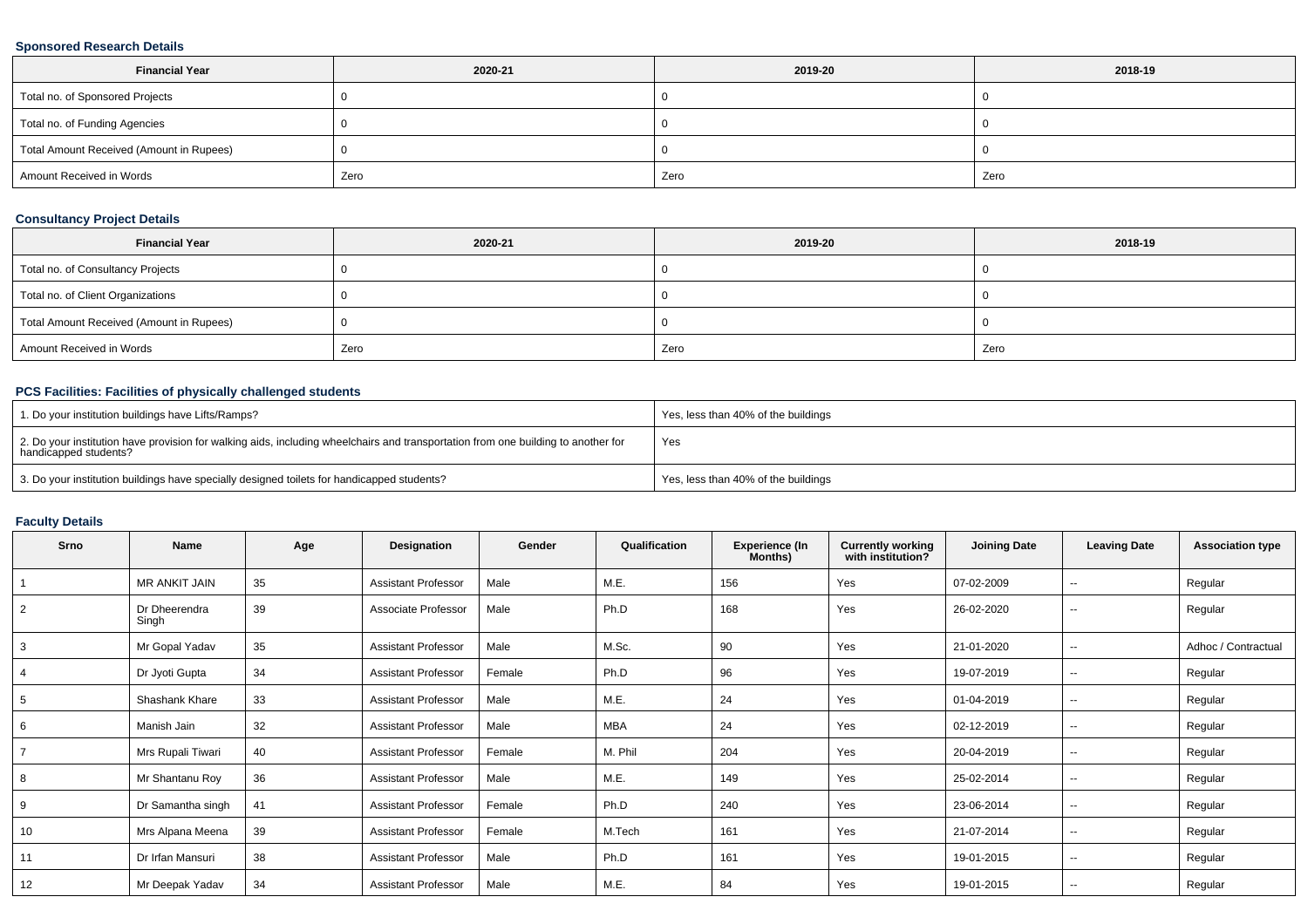| 13 | Mr Deepak<br>Vishvakarma                 | 31 | <b>Assistant Professor</b> | Male   | M.E.   | 96  | Yes | 19-01-2015 |                          | Regular |
|----|------------------------------------------|----|----------------------------|--------|--------|-----|-----|------------|--------------------------|---------|
| 14 | <b>MR RAHUL</b><br><b>BHARGAV</b>        | 30 | <b>Assistant Professor</b> | Male   | M.E.   | 72  | Yes | 10-08-2015 | $\overline{\phantom{a}}$ | Regular |
| 15 | Dr AMIT JAIN                             | 35 | <b>Assistant Professor</b> | Male   | Ph.D   | 101 | Yes | 24-08-2015 | $\overline{\phantom{a}}$ | Regular |
| 16 | MR PRADEEP<br><b>BANIYA</b>              | 38 | <b>Assistant Professor</b> | Male   | M.E.   | 149 | Yes | 01-12-2015 | --                       | Regular |
| 17 | Dr NEENA<br><b>THACHER</b>               | 48 | <b>Assistant Professor</b> | Female | Ph.D   | 204 | Yes | 05-09-2016 | $\overline{\phantom{a}}$ | Regular |
| 18 | <b>MR NAMAN</b><br>GANDHI                | 27 | <b>Assistant Professor</b> | Male   | M.E.   | 54  | Yes | 01-02-2017 | --                       | Regular |
| 19 | <b>MR PANKAJ</b><br>MALVIYA              | 33 | <b>Assistant Professor</b> | Male   | M.Tech | 53  | Yes | 01-02-2017 | $\overline{\phantom{a}}$ | Regular |
| 20 | <b>MS FARHIN KHAN</b>                    | 28 | <b>Assistant Professor</b> | Female | B.E    | 84  | Yes | 24-07-2017 | $\overline{\phantom{a}}$ | Regular |
| 21 | Ms poorva Shukla                         | 32 | <b>Assistant Professor</b> | Female | M.Tech | 126 | Yes | 21-07-2014 | $\overline{\phantom{a}}$ | Regular |
| 22 | Mr Shailendra Singh                      | 31 | <b>Assistant Professor</b> | Male   | M.E.   | 120 | Yes | 12-02-2015 | $\overline{\phantom{a}}$ | Regular |
| 23 | <b>MR AMIT KUMAR</b><br><b>CHOUHAN</b>   | 32 | <b>Assistant Professor</b> | Male   | M.E.   | 65  | Yes | 22-10-2018 | $\overline{\phantom{a}}$ | Regular |
| 24 | MR AKASHDEEP<br><b>GUPTA</b>             | 33 | <b>Assistant Professor</b> | Male   | M.E.   | 125 | Yes | 07-05-2018 | $\overline{\phantom{a}}$ | Regular |
| 25 | <b>MRS DIPTI REGE</b>                    | 38 | <b>Assistant Professor</b> | Female | M.Tech | 101 | Yes | 18-06-2018 | $\overline{\phantom{a}}$ | Regular |
| 26 | MR RAHUL GUPTA                           | 33 | <b>Assistant Professor</b> | Male   | M.E.   | 120 | Yes | 02-07-2012 | $\overline{\phantom{a}}$ | Regular |
| 27 | <b>MRS MEGHA</b><br><b>BIRTHARE</b>      | 31 | <b>Assistant Professor</b> | Female | M.Tech | 40  | Yes | 06-07-2018 | --                       | Regular |
| 28 | Ms NEHA<br><b>CHOUDHARY</b>              | 32 | <b>Assistant Professor</b> | Female | M.E.   | 120 | Yes | 04-08-2011 | $\overline{\phantom{a}}$ | Regular |
| 29 | <b>MR SHARVAN</b><br><b>KUMAR NAMDEO</b> | 34 | <b>Assistant Professor</b> | Male   | M.E.   | 144 | Yes | 06-09-2011 | $\overline{\phantom{a}}$ | Regular |
| 30 | <b>MS ARPITA TIWARI</b>                  | 31 | <b>Assistant Professor</b> | Female | M.E.   | 72  | Yes | 26-07-2018 | --                       | Regular |
| 31 | MR RAKESH JAIN                           | 32 | <b>Assistant Professor</b> | Male   | M.E.   | 132 | Yes | 22-02-2011 | $\overline{\phantom{a}}$ | Regular |
| 32 | MR ABHISHEK<br><b>BHATNAGAR</b>          | 36 | <b>Assistant Professor</b> | Male   | B.E    | 144 | Yes | 20-08-2018 | $\overline{\phantom{a}}$ | Regular |
| 33 | DR NIRAJ SONI                            | 43 | <b>Assistant Professor</b> | Male   | Ph.D   | 216 | Yes | 21-05-2018 | --                       | Regular |
| 34 | DR NAMRATA<br>KOUSHAL                    | 41 | Assistant Professor        | Female | Ph.D   | 204 | Yes | 01-04-2005 |                          | Regular |
| 35 | MS SHANU<br>SHARMA                       | 28 | <b>Assistant Professor</b> | Female | M.E.   | 84  | Yes | 11-09-2018 | ш.                       | Regular |
| 36 | MR ISHANYA<br><b>JOSHI</b>               | 31 | <b>Assistant Professor</b> | Male   | M.E.   | 120 | Yes | 01-06-2018 | н.                       | Regular |
| 37 | MR TITU SINGH<br>ARORA                   | 40 | <b>Assistant Professor</b> | Male   | M.E.   | 192 | Yes | 17-02-2010 | $\overline{\phantom{a}}$ | Regular |
| 38 | MS MARGI Chhabra                         | 36 | <b>Assistant Professor</b> | Female | M.E.   | 186 | Yes | 21-07-2006 | $\sim$                   | Regular |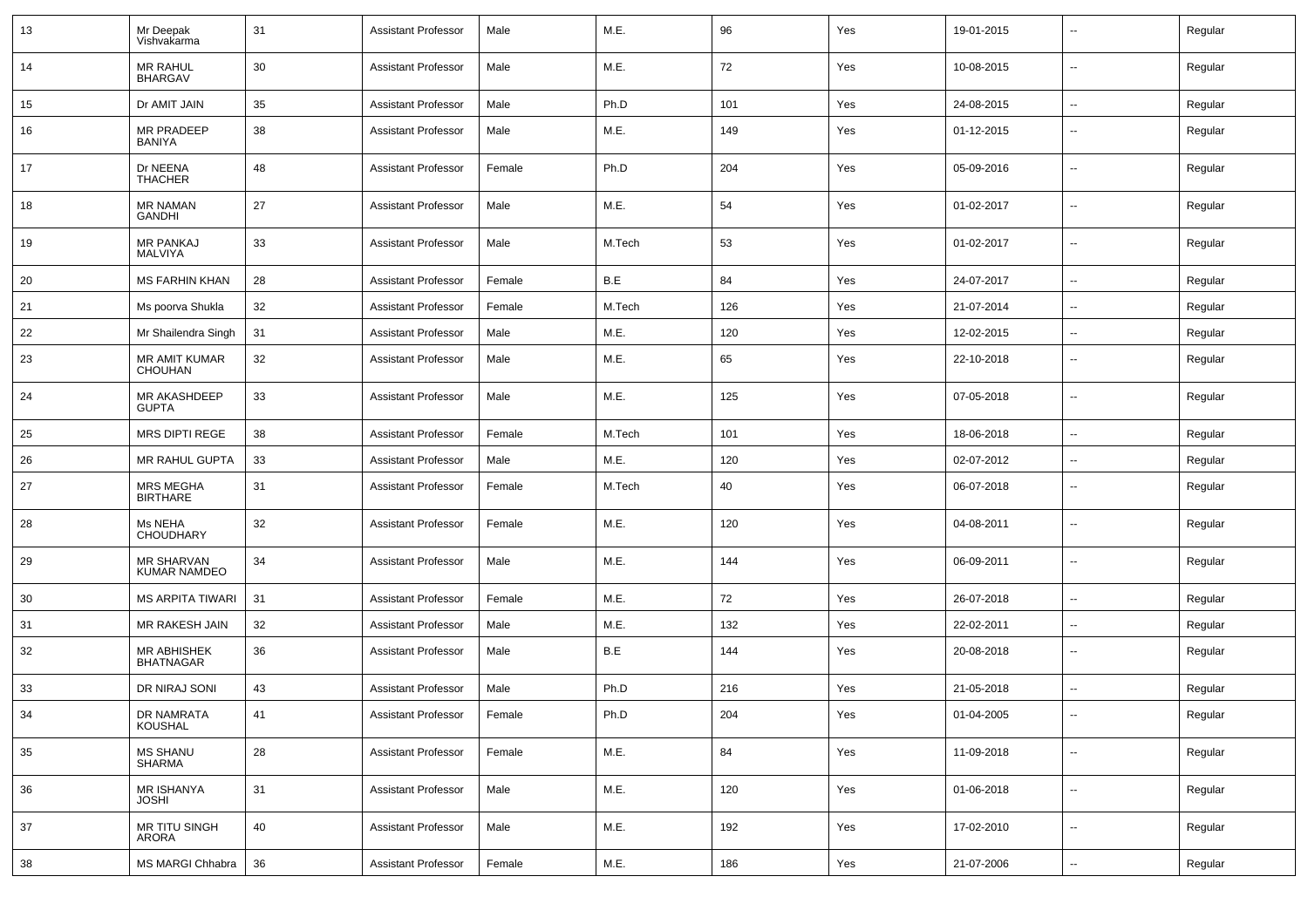| 39 | MR DEVENDRA<br><b>SINGH MANDLOI</b> | 40 | <b>Assistant Professor</b> | Male   | M.E.   | 204 | Yes | 21-10-2010 |                          | Regular             |
|----|-------------------------------------|----|----------------------------|--------|--------|-----|-----|------------|--------------------------|---------------------|
| 40 | DR VIVEK MISHRA                     | 37 | Associate Professor        | Male   | Ph.D   | 144 | Yes | 01-02-2019 | $\overline{\phantom{a}}$ | Regular             |
| 41 | MR SUVEER C<br><b>DUBEY</b>         | 35 | <b>Assistant Professor</b> | Male   | M.E.   | 96  | Yes | 02-01-2019 | $\overline{\phantom{a}}$ | Regular             |
| 42 | <b>MR LOKESH</b><br>AURANGABAKAR    | 34 | <b>Assistant Professor</b> | Male   | M.Tech | 144 | Yes | 02-01-2018 | $\overline{\phantom{a}}$ | Regular             |
| 43 | Mr DIMPESH<br><b>SILARPURIA</b>     | 35 | <b>Assistant Professor</b> | Male   | M.E.   | 138 | Yes | 09-05-2019 | $\overline{\phantom{a}}$ | Regular             |
| 44 | Mrs POONAM<br><b>BAGORA</b>         | 34 | <b>Assistant Professor</b> | Female | M.E.   | 108 | Yes | 01-08-2019 | $\overline{\phantom{a}}$ | Regular             |
| 45 | Mr DEEPAK<br>AGRAWAL                | 35 | <b>Assistant Professor</b> | Male   | M.E.   | 156 | Yes | 09-01-2020 | $\overline{\phantom{a}}$ | Regular             |
| 46 | Ms Zoha Usmani                      | 30 | <b>Assistant Professor</b> | Female | M.Tech | 54  | Yes | 27-10-2020 | $\overline{\phantom{a}}$ | Regular             |
| 47 | Mr Anshul Pandey                    | 27 | <b>Assistant Professor</b> | Male   | M.E.   | 12  | Yes | 02-11-2020 | --                       | Regular             |
| 48 | Dr Parimeeta<br>Chanchani           | 53 | Associate Professor        | Female | Ph.D   | 204 | Yes | 01-12-2020 | --                       | Regular             |
| 49 | Dr Rajkumar Jain                    | 42 | Associate Professor        | Male   | Ph.D   | 252 | Yes | 03-02-2020 | --                       | Regular             |
| 50 | Dr Keshav Patidar                   | 44 | Professor                  | Male   | Ph.D   | 222 | Yes | 06-05-2020 | $\overline{\phantom{a}}$ | Regular             |
| 51 | Ms Jaya Singh                       | 41 | Assistant Professor        | Female | M.A    | 144 | Yes | 02-08-2020 | н.                       | Regular             |
| 52 | Mr Ravi Yadav                       | 31 | Other                      | Male   | B.E    | 102 | Yes | 21-09-2020 | --                       | Regular             |
| 53 | Mr Pankaj<br>Wadhwani               | 32 | Other                      | Male   | B.E    | 120 | Yes | 02-11-2020 | $\overline{\phantom{a}}$ | Regular             |
| 54 | Mr Himanshu<br>Ramchandani          | 26 | Other                      | Male   | B.E    | 36  | Yes | 02-12-2020 | $\overline{\phantom{a}}$ | Regular             |
| 55 | Mr Puneet Duggal                    | 43 | Associate Professor        | Male   | M.Tech | 234 | Yes | 29-07-2020 | -−                       | Regular             |
| 56 | Mr Piyush Vyas                      | 33 | <b>Assistant Professor</b> | Male   | M.E.   | 60  | Yes | 19-01-2015 | --                       | Regular             |
| 57 | <b>MR MUKESH</b><br><b>SHARMA</b>   | 45 | Associate Professor        | Male   | M.E.   | 233 | No  | 01-12-2015 | 07-07-2021               | Regular             |
| 58 | MR PUSHPANJAY<br><b>KUMAR SINGH</b> | 31 | <b>Assistant Professor</b> | Male   | M.E.   | 59  | Yes | 24-08-2016 | --                       | Regular             |
| 59 | <b>MR JITIN MANDLOI</b>             | 30 | <b>Assistant Professor</b> | Male   | M.E.   | 59  | Yes | 24-08-2016 | --                       | Regular             |
| 60 | <b>MR HEMANT</b><br>PATIDAR         | 28 | <b>Assistant Professor</b> | Male   | M.Tech | 53  | Yes | 27-01-2017 | $\overline{\phantom{a}}$ | Regular             |
| 61 | MS APEKSHA<br>AWASTHI               | 29 | <b>Assistant Professor</b> | Female | M.E.   | 48  | Yes | 12-07-2020 | $\sim$                   | Regular             |
| 62 | <b>MR PANKAJ</b><br><b>KUMAR</b>    | 28 | <b>Assistant Professor</b> | Male   | M.Tech | 48  | Yes | 02-12-2019 | н.                       | Regular             |
| 63 | MR RAHUL KUMAR                      | 35 | Assistant Professor        | Male   | B.E    | 36  | Yes | 01-12-2020 | н.                       | Regular             |
| 64 | MR AKASH MEHRA                      | 27 | <b>Assistant Professor</b> | Male   | B.E    | 48  | Yes | 07-09-2020 | $\sim$                   | Adhoc / Contractual |
| 65 | MR RUPESH<br>PATIDAR                | 27 | <b>Assistant Professor</b> | Male   | B.E    | 36  | Yes | 20-08-2020 | н.                       | Regular             |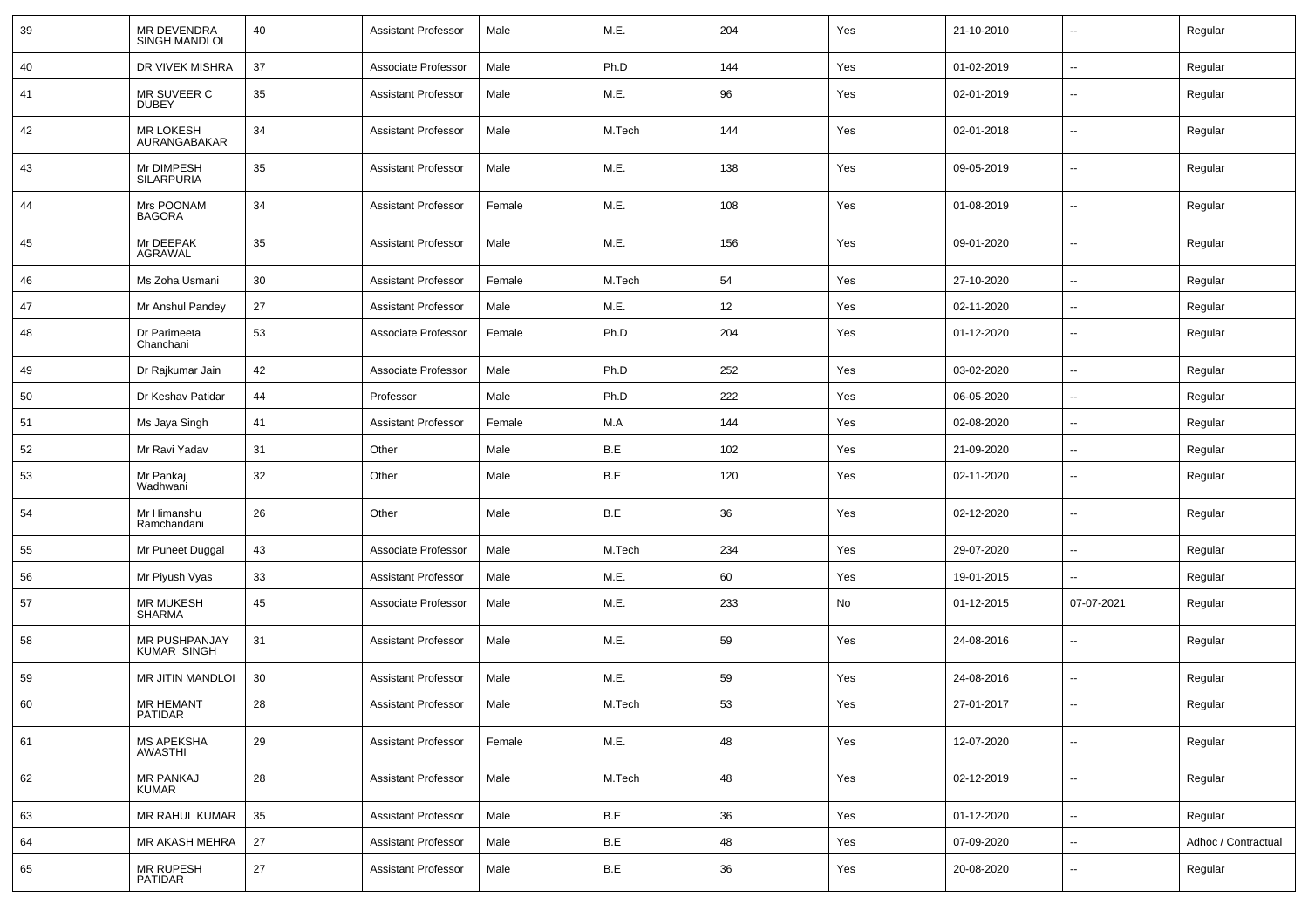| 66 | <b>MR YOGESH</b><br><b>PANWAR</b>                     | 30     | <b>Assistant Professor</b> | Male   | M.E.                  | 24  | Yes | 10-02-2020 | $\sim$                   | Adhoc / Contractual |
|----|-------------------------------------------------------|--------|----------------------------|--------|-----------------------|-----|-----|------------|--------------------------|---------------------|
| 67 | MR ISHAN DAVE                                         | 33     | <b>Assistant Professor</b> | Male   | M.Tech                | 36  | Yes | 21-09-2020 | $\sim$                   | Regular             |
| 68 | <b>MR PARESH JOSHI</b>                                | 30     | <b>Assistant Professor</b> | Male   | B.E                   | 36  | Yes | 02-11-2020 | Ξ.                       | Regular             |
| 69 | <b>MR MOHAN</b><br><b>KARMA</b>                       | 31     | <b>Assistant Professor</b> | Male   | M.E.                  | 36  | Yes | 04-10-2020 | $\overline{\phantom{a}}$ | Regular             |
| 70 | MR PRERIT JAIN                                        | 33     | <b>Assistant Professor</b> | Male   | M.Tech                | 42  | Yes | 12-11-2020 | Ξ.                       | Regular             |
| 71 | <b>MR NAVANIT</b><br>PALRECHA                         | 34     | <b>Assistant Professor</b> | Male   | M.E.                  | 42  | Yes | 12-07-2020 | --                       | Regular             |
| 72 | <b>MRS ARCHANA</b><br><b>DUBEY</b>                    | 39     | <b>Assistant Professor</b> | Female | M.Sc.                 | 36  | Yes | 01-09-2020 | $\overline{a}$           | Regular             |
| 73 | <b>MR JITENDRA</b><br><b>CHOUDHARY</b>                | 36     | <b>Assistant Professor</b> | Male   | B.E                   | 24  | Yes | 14-09-2020 | $\overline{a}$           | Regular             |
| 74 | MR PRITHESHWAR<br><b>NATH SALLAM</b>                  | 35     | <b>Assistant Professor</b> | Male   | B.E                   | 36  | Yes | 01-12-2020 | $\overline{a}$           | Regular             |
| 75 | <b>MR SANTOSH</b><br><b>KUMAR</b><br><b>SAMMARWAR</b> | 36     | <b>Assistant Professor</b> | Male   | M.E.                  | 36  | Yes | 16-11-2020 | $\overline{a}$           | Regular             |
| 76 | <b>MS NEHA MEHRA</b>                                  | 34     | <b>Assistant Professor</b> | Female | M.E.                  | 36  | Yes | 20-08-2020 | $\overline{a}$           | Regular             |
| 77 | MR HARI SINGH<br><b>JATAV</b>                         | 39     | <b>Assistant Professor</b> | Male   | M.E.                  | 36  | Yes | 03-09-2020 | $\overline{a}$           | Regular             |
| 78 | <b>MS NEERA JAIN</b>                                  | 25     | <b>Assistant Professor</b> | Female | B.E                   | 36  | Yes | 15-09-2020 | $\overline{\phantom{a}}$ | Regular             |
| 79 | Mr Rupesh Kumar<br>Dutta                              | 36     | <b>Assistant Professor</b> | Male   | M.Tech                | 102 | Yes | 27-01-2015 |                          | Regular             |
| 80 | Mr Aditya Nagadiya                                    | 33     | <b>Assistant Professor</b> | Male   | M.Tech                | 101 | Yes | 28-07-2014 | $\overline{\phantom{a}}$ | Regular             |
| 81 | <b>MRS SWATI</b><br><b>SHARMA</b>                     | 34     | <b>Assistant Professor</b> | Female | B.E                   | 36  | Yes | 23-08-2020 | $\sim$                   | Regular             |
| 82 | MR ROBIN KUMAR                                        | 29     | <b>Assistant Professor</b> | Male   | B.E                   | 36  | Yes | 03-08-2020 | $\overline{a}$           | Regular             |
| 83 | <b>MS RITUMBARA</b><br>CHOUHAN                        | 28     | <b>Assistant Professor</b> | Female | M.Tech                | 44  | No  | 05-02-2018 | 04-10-2021               | Regular             |
| 84 | <b>MR SHEKHAR</b><br><b>MOURYA</b>                    | 28     | <b>Assistant Professor</b> | Male   | B.E                   | 72  | Yes | 04-09-2018 | $\sim$                   | Regular             |
| 85 | DR SAMIDHA<br>SAXENA                                  | 41     | <b>Assistant Professor</b> | Female | Ph.D                  | 96  | Yes | 16-07-2018 | $\overline{\phantom{a}}$ | Regular             |
| 86 | <b>MR PRATIK</b><br>KADAMBARI                         | 27     | Assistant Professor        | Male   | $\mathsf B.\mathsf E$ | 36  | Yes | 20-07-2019 |                          | Regular             |
| 87 | <b>MR YASH</b><br>PARASHAR                            | 29     | <b>Assistant Professor</b> | Male   | M.Tech                | 36  | No  | 28-01-2019 | 14-09-2021               | Regular             |
| 88 | MR OM PRAKSH<br>SINGH                                 | 39     | <b>Assistant Professor</b> | Male   | M.E.                  | 90  | No  | 03-01-2019 | 17-05-2021               | Regular             |
| 89 | MR ASHISH SONI                                        | $30\,$ | <b>Assistant Professor</b> | Male   | M.E.                  | 48  | Yes | 01-05-2019 | ц.                       | Regular             |
| 90 | MR RAJKUMAR<br>MANGOLIYA                              | 34     | <b>Assistant Professor</b> | Male   | M.E.                  | 168 | Yes | 10-12-2018 | $\overline{\phantom{a}}$ | Regular             |
| 91 | Mr Niteesh Pareek                                     | 41     | <b>Assistant Professor</b> | Male   | M.E.                  | 72  | Yes | 20-11-2020 | $\sim$                   | Regular             |